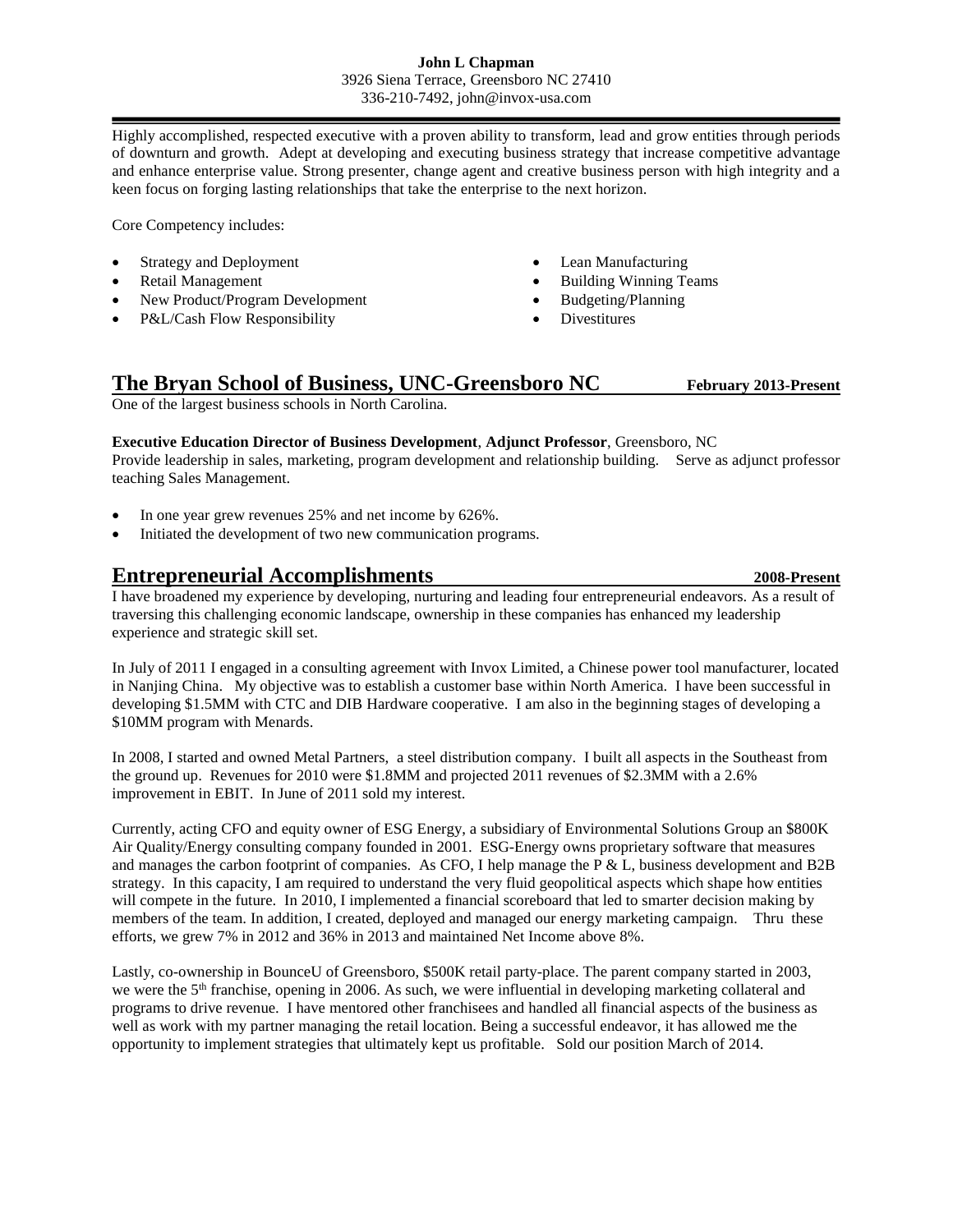## **KENNAMETAL INC.** *NYSE KMT* **1991-2008**

\$2 billion global manufacturer and marketer of carbide cutting tools. CPG-Disston Division was a \$100MM division which focused primarily in the Home Improvement and Industrial Channels.

### **Vice President of Sales-Corporate Officer CPG-Kennametal/Disston**, Greensboro, NC **1997-2008** Provided leadership in sales, sourcing and corporate divestitures. Managed three National/Key Sales managers, six Regional Sales Managers, one Sales Analysist and eight Manufacturing Agencies.

- Grew Revenues both Organically and via New Products from \$64MM to \$97MM.
- *Kennametal divests CPG-Disston to a strategic Chinese Supplier. 2007*
- Successfully secured the Lowes Home Improvement business which added \$3.6MM in incremental revenue.
- Developed and spearheaded our Asian Supply Chain Strategy which resulted in a savings of \$3.8MM and improved COGs by 3%. Vetted strategic partners both overseas and domestically. Established a Chinese partner for product expansion and sourcing.
- *Kennametal acquired Greenfield Industries. 1997*

# **GREENFIELD INDUSTRIES/RULE** *NASDAQ GFII* **1991-1997**

Greenfield Industries is a \$520MM leading global manufacturer of expendable cutting tools and related products used in a variety of industrial, electronics, oilfield equipment, mining and consumer markets. Greenfield purchased Rule Industries, a manufacturer of marine and power tool accessories in 1995.

### **Director of Sales and Marketing,** CPG Greenfield/Rule/Disston Greensboro, NC **1991-1997**

Recruited to The Disston Company by new owner, Rule Industries, to turnaround Disston's retail business. Developed and implemented customer concentric private label programs which resulted in significant growth at The Home Depot, The True Value Company, Wal-Mart, K-Mart, Sears and others. Built my team from the ground up which consisted of one Marketing Manager, three Sales Managers and eight Manufacturing Agencies.

- Grew Revenues from \$11MM to over \$64MM.
- Added High Speed Drill Bits Power Tool Accessory products to Home Depot and True Value's product mix resulting in revenue growth of \$24MM.
- Added Rule Pumps to Home Depot and Walmart which resulted in \$1.8MM in sales.
- Lead a SKU# product rationalization that resulted in lowering finished goods inventory by \$1.2 Million and improved EBIT by 3%.
- *Greenfield Industries acquires Rule Industries and added Drill Accessories to portfolio. 1995*
- Created, developed and spearheaded a new Power Tool Accessory private label for The Home Depot resulting in sales growth over \$20MM.
- *Rule Industries Acquired The Disston Company. 1992*

# **STANLEY WORKS**, *NYSE SWK* 1983-1991

A global 500 manufacturer of tools, hardware and security solutions for professional, industrial and consumer use. Revenues in 1991 close to \$2 Billion.

### **Account Executive,** Atlanta Georgia **1988-1991**

Responsible for top tier accounts in Mid-South and Southern Region. During my tenure at Stanley Revenues grew over \$16MM.

- Secured the West Building Supply Business in Builders Hardware which added \$1.6MM in revenues.
- Successful in adding LifeSpan Hinge program at Home Depot that added \$.9MM to the top line.